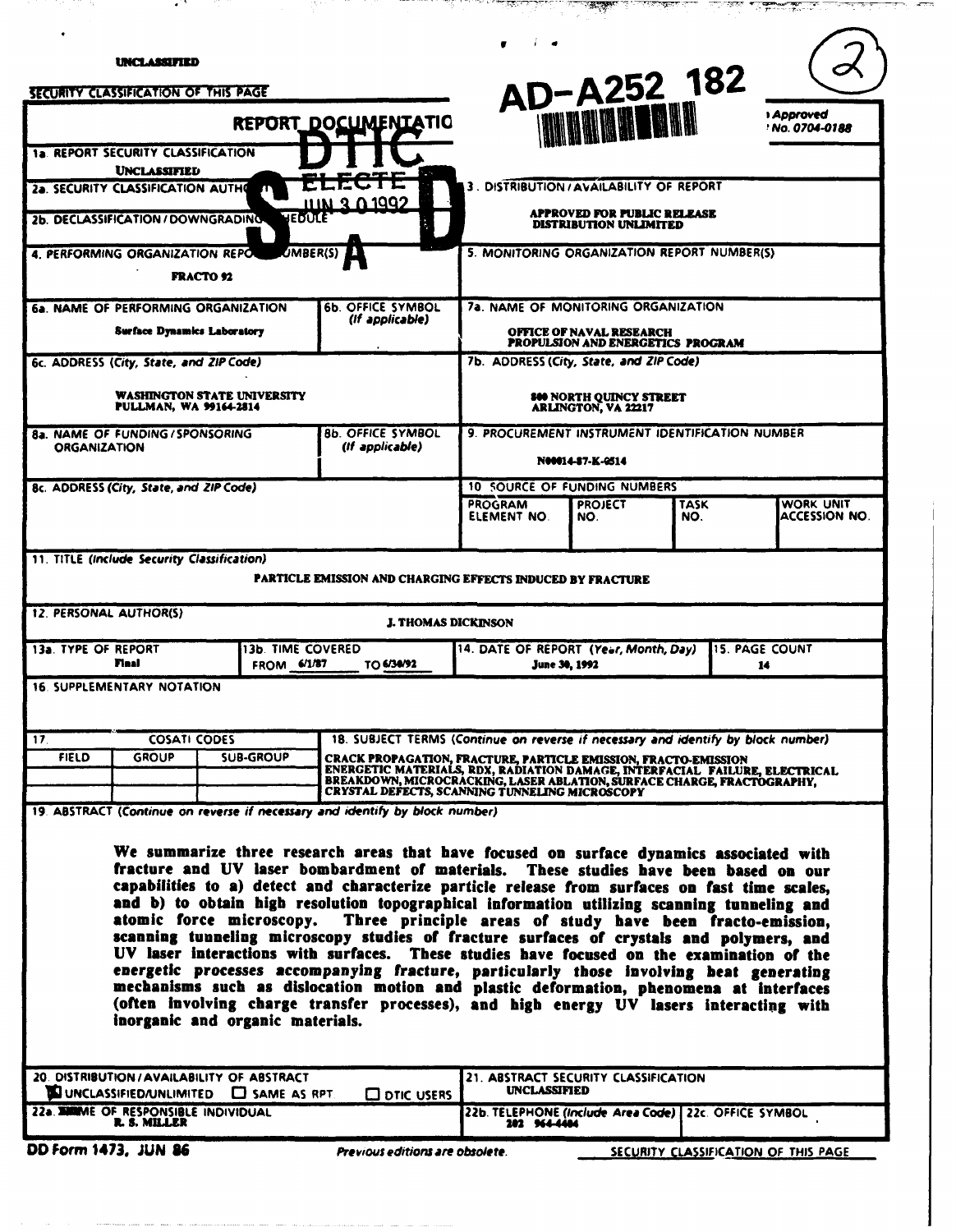| <b>MADIASMI</b><br>INSPECTER | <b>DIA</b> |  |
|------------------------------|------------|--|
|                              |            |  |

**NTIS** CRA&l

Justification **.............................** 

Ŋ  $\Box$  $\Box$ 

Avail and for

Dist  $\int_{\text{Special}}^{\text{normal and real}}$ 

#### OFFICE OF **NAVAL** RESEARCH Contract N00014-87-K-0514 Accesion For

**Final Report June, 1992 June, 1992 OTIC TAB June, 1992** 

## **PARTICLE EMISSION AND CHARGING EFFECTS** By **INDUCED BY FRACTURE**  $\begin{bmatrix} 0 & \dots & \dots & \dots & \dots \\ 0 & \dots & \dots & \dots & \dots \\ 0 & \dots & \dots & \dots & \dots \\ 0 & \dots & \dots & \dots & \dots \end{bmatrix}$

**J. Thomas Dickinson Availability Codes** 

Department of Physics **Washinton State University**  $A$ -Pullman, WA 99164-2814-

Reproduction **In** whole or part **is** permitted for **any** purpose of the United States Government.

Approved for public release; distribution unlimited.



**92 6 29 120**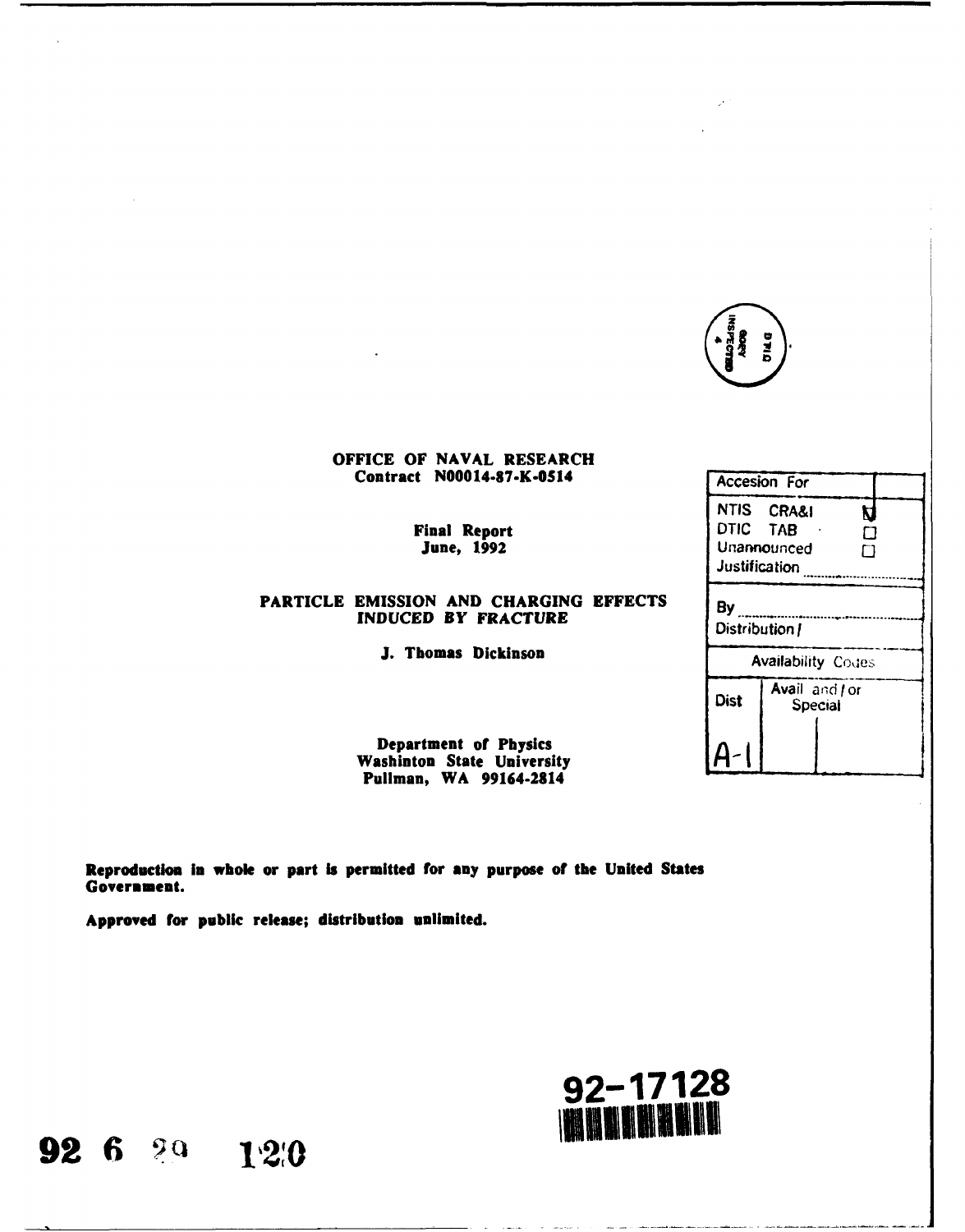## **I. Technical Summary**

When a crack propagates through a material, a number of elementary processes can occur which lead to departures from equilibrium. These processes involve breaking chemical<br>and physical bonds, the motion of atoms, molecules, electrons, and ionic species in the vicinity of the crack tip, and production of localized heating due to plastic deformation. The consequences of such microscopic processes can result in surface and near surface defects being created, non-equilibrium surface stoichiometry and charge distributions (involving electrons, holes, point defects and radicals, as well as elementary (and transient) excitations such as excitons, excited states of color centers, and various vibrational excitations. We have shown that a number of emissions can result from these circumstances; we call such emission *fracto-emission,* which includes the emission of particles such as electrons, ±ions, and neutral species, and photons before, during, and following the propagation of a crack in a stressed material. The major goals addressed in our emission work are: **(1)** characterization of fractoemission, (2) improving our understanding of the emission mechanisms in terms of microscopic processes accompanying fracture (idealized systems), and **(3)** applications of and chemical state of the fracture and the near fracture surface. The characterization studies include identification of specific emitted species, energy distribution measurements, studies of the fractal features of emission from brittle materials, and determination of the spatial distribution of the emission (through imaging). Mechanism studies include fundamental studies of temperature dependences of the emission, modification of excitations via optical stimulation, experiments on well defined interfacial failure, and time resolved spectroscopy of the photon emission. The application studies include experiments on model inorganic crystalline materials and propellents, energetic crystalline materials, and elastomers/polymers of interest to the Navy. We have also been connecting the fracto-emission work with the microscopic features of

the newly created fracture surface. We are employing the scanning tunneling microscope (STM) in conjunction with other microscopies to correlate fracto-emission properties to determine the topographical nature of the fracture surface over a wide range of sizes. Such information should aid in the development of atomic-scale models of deformation and fracture in brittle materials. **Of** particular interest is the use of topography to examine the consequences of cracks moving into regions of high densities of dislocations. Furthermore, we developed an atomic force microscope (AFM) to allow such studies to be done routinely on insulating materials.

We are also studying the interaction of radiation with materials under mechanical stress to explore possible synergisms in damage mechanisms due to they way mechanical and radiative energy couples. Recently, we have also been studying the emission products of **UV** laser irradiation on including a glassy inorganic material and RDX single crystals. The latter is of particular interest in terms of the decomposition paths and resulting plasma interactions the products can undergo. **A** somewhat esoteric application of this work is the potential use of lasers for micromachining explosive crystals into intricate shapes with submicron resolution. We have also proposed that thin films of energetic materials may be useful in the electronics processing industry as temporary coatings which could be readily etched with **UV** radiation.

Three areas have been pursued intensively utilizing our capabilities to a) detect and characterize particle release from surfaces on fast time scales, **b)** to obtain high resolution topographical information utilizing scanning tunneling and atomic force microscopy, and c) to analyze the consequences of high energy laser beams interacting with surfaces. **The** three areas of study have been:

a) fracto-emission,

**b)** STM and AFM studies of fracture surfaces, and

c) **UV** laser interactions with surfaces.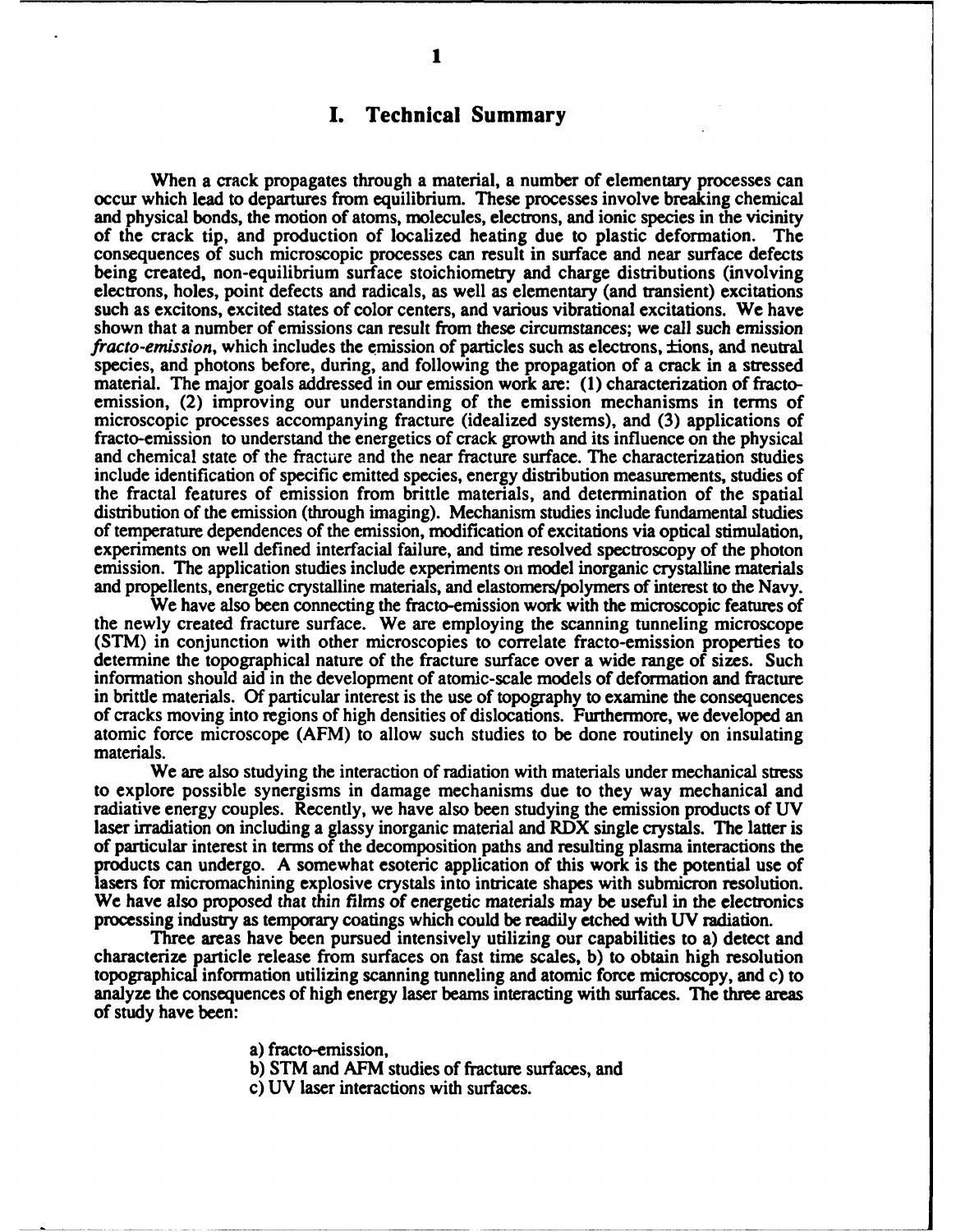Briefly, our goals have been to examine the energetic processes accompanying fracture, particularly those involving heat generating mechanisms such as dislocation motion and plastic deformation, phenomena at interfaces (often involving charge transfer processes), and high energy **UV** lasers interacting with inorganic and organic materials. This work has shown that a variety of excitations can occur during deformation and fracture, that during

### **II.** Summary of Work Accomplished

Creation of Free **Charge** Carriers with Fracture: We developed a new technique for examining elementary excitations in a material during fracture, namely measurements of transient increases in conductivity in single crystal silicon due to a propagating crack. We observed rapid increases in conductivity due to the production of free charge carriers during crack growth. The band gap of Si is 1.1 eV, which appears to be bridged via electronic excitations induced **by** the bond breaking at the crack tip. This is the first measurement of this kind and offers insight into the types of mechanically induced excitations that can occur in crystalline materials during fracture. (See item **1** in list of publications--Section **III,** below).

**Evidence of Chaos in the Photon Emission (nhE) from Fracture: We have** examined the fluctuations in the photons (acquired at **10** ns intervals) accompanying fracture of an epoxy and single crystal **MgO** and found that these signals show chaotic as opposed to stochastic, random behavior. *"* he evidence for deterministic chaos comes from analysis of the autocorrelation function, the Fourier transform, a correlation integral (Grassberger and Procaccia), and the fractal box dimension. We have also proven the existence of a positive Lyapunov exponent and the presence of a low dimensional attractor. The fracture surfaces of this epoxy are shown to be fractal with *equivalent* fractal dimension. Thus, the dynamic process of creating a fracture surface results in topographical features which are simultaneously reflected in the intensity variations of the photons emitted. We were not able to determine the fractal dimension of the **MgO** (should be quite low) but did find that the photon emission was chaotic. The relation of such parameters as fracture toughness and other measures of dissipation to these photon emission correlation parameters may prove very useful for the application of **phE** measurements to the characterization of materials. It should be emphasized that recent work **by** Mecholsky and Passoja (e.g., **J.** Am. Cer. Soc. 22, **60 (1989))** have shown a strong correlation of fractal dimension of the fracture surfaces with the corresponding fracture toughness, thus providing us with strong motivation to make links to fracto-emission properties. (See item 2 in list of publications below). An extension and refinement of this work was carried out using particulate filled epoxy. We examined the **phE** and **EE** during crack propagation in a common epoxy, Shell Epon **828/Z** Hardner, filled at **0,** 20 and 40 **% (by** weight) with  $-7 \mu m$  Al<sub>2</sub>O<sub>3</sub> particles. The particular measurement of interest involves examination of the fluctuations in the photons accompanying fracture of this epoxy (acquired at 5 ns intervals); measurements on this resin system support our earlier results showing that the **phE** exhibited *chaotic* as opposed to stochastic, random behavior. We examine in **more** detail these signals and discuss possible relations to fracture toughness and length scales involved. This work is presented in item **3.**

**Snectra of** Light Emitted During **Peeling** of **an** Adhesive **Tane:** We have studied the visible light emitted from the region near the detachment zone during the peeling of pressure sensitive adhesives. This photon emission due to adhesive failure is a unique form of *triboluminescence.* We investigated the properties of this light from the peeling of a filament tape with a natural rubber-resin adhesive from its backing at various peel speeds. We have shown conclusively that small electrostatic discharges are the major source of the radiation. Total intensity vs time measurements show that the light consists of very intense bursts with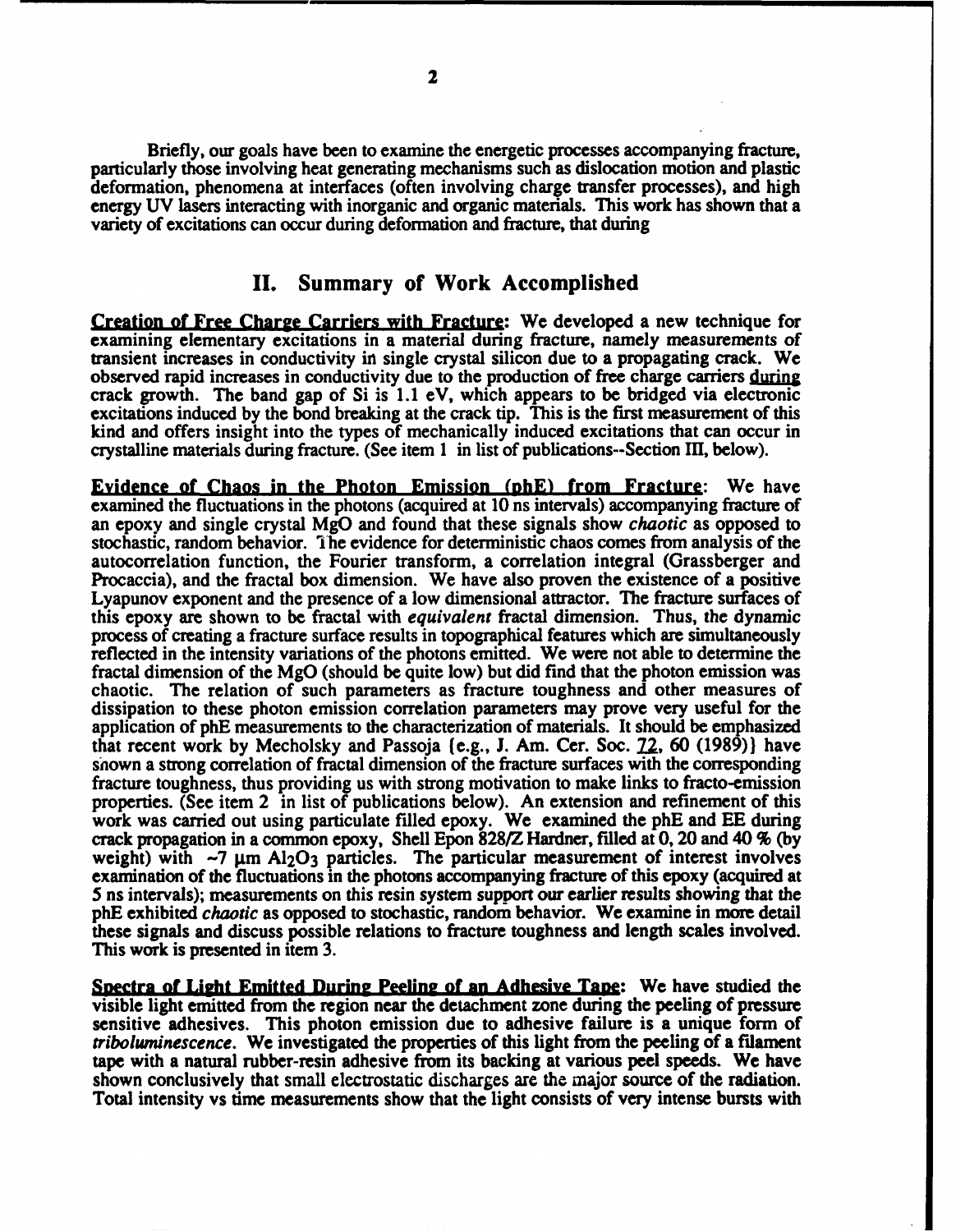**3**

typical duration of **50** ns which frequently induce additional discharges for times as long as **50-** 100  $\mu$ s. Time resolved spectra of these emission show them to be dominated by the line spectrum of molecular nitrogen for both the initial bursts and those that follow in the next **0.1- 100** gs. Thus, the "after-emission" is not due to phosphorescence of the polymer(s), but due to these additional electrostatic discharges. **This** work is described in item 4.

Autographs of Photon Emission from Adhesive Failure **in a** Composite **Tane: A** emission produced during extremely slow peeling of a composite tape from Polaroid photographic film was carried out. We continue to see direct evidence of small electrostatic discharges which occur in this type of fracture involving interfacial failure. The failure mechanism of this particular tape involves fracture of the reinforcing glass filaments which results in fluctuations in the microscopic detachment rate. This produces modulations in the photon emission corresponding to several orders of magnitude. This work was discussed in item **5.**

**Damage and Electron Emission in the Cleavage of Single Crystal LiF:** In the production of cleavage surfaces of LiF single crystals, we have discovered that the region of the crystal interacting strongly with the metal cleavage blade is the region of essentially all of the emission for this mode of loading. Using scanning techniques, microscopy, and varying loading conditions, we conclude that the damaged region where the cleavage blade and crystal come into contact is extraordinarily "hot" in terms of electron emission. Macroscopic particles (ejecta) from the damaged region which frequently cling to the fracture surface are also shown lasting, intense emission. We propose that the high intensity emission originates from defects created during the production of higher index plane fracture surfaces.<sup>6</sup> This work was done primarily **by** an undergraduate physics major **(J.P.M.).**

**Fracto-Emission from MgF<sub>2</sub>:** Studies of the electron emission produced from the fracture of single crystal **MgF2** were completed in a collaboration with K. **C.** Yoo (Westinghouse R **& D)** and R. **G.** Rosemeier (Brimrose Corporation). This work is described in item **7** in the list of publications. Here we were interested in the role of anisotropic effects due to the crystal structure of **MgF2.** We were able to observe considerable changes in the electron intensity with variation of the dominant orientations of the fracture surfaces. The separation of surfaces with **(110)** orientation produced typically a factor of **6-10** higher emission intensity than surfaces with **(101 )** orientation. From elastic constant anisotropies, the production of **(110)** surfaces should require more fracture energy. In addition, we consider the possibility of higher defect densities on the  $\{110\}$  surfaces due to differences in local geometry and instantaneous rates of energy release in the region of the crack tip.

Fracto-Emission from Fused Silica and Sodium Silicate Glasses: We examined in great detail characteristic intensity vs time measurements of photon emission **(phE),** electron emission **(EE),** positive ion emission **(PIE),** and neutral emission **(NE)** due to the fracture of fused silica and sodium trisilicate glass. We show, for example, that the trisilicate is a copious emitter of atomic Na and both atomic and molecular oxygen. The **phE, EE,** and PIE from the two glasses share a number of properties. This work appeared in item **8.** Utilizing time-offlight techniques as well as mass spectroscopy we have succeeded in determining the masses of the positive ions emitted during the fracture of fused silica  $(SiO<sub>2</sub>)$ . The major positive particles emitted (in order of decreasing intensities) are: SiO<sup>+</sup>, Si<sub>2</sub>0<sup>+</sup>, Si<sup>+</sup>, and O<sup>+</sup>. We have proposed a sequence of bond breaking events which could lead to such species being liberated. **Such** species show unambiguously that non-equilibrium processes accompany bond breaking due to fracture. More importantly, in terms of composite fracture, we are obtaining unique signatures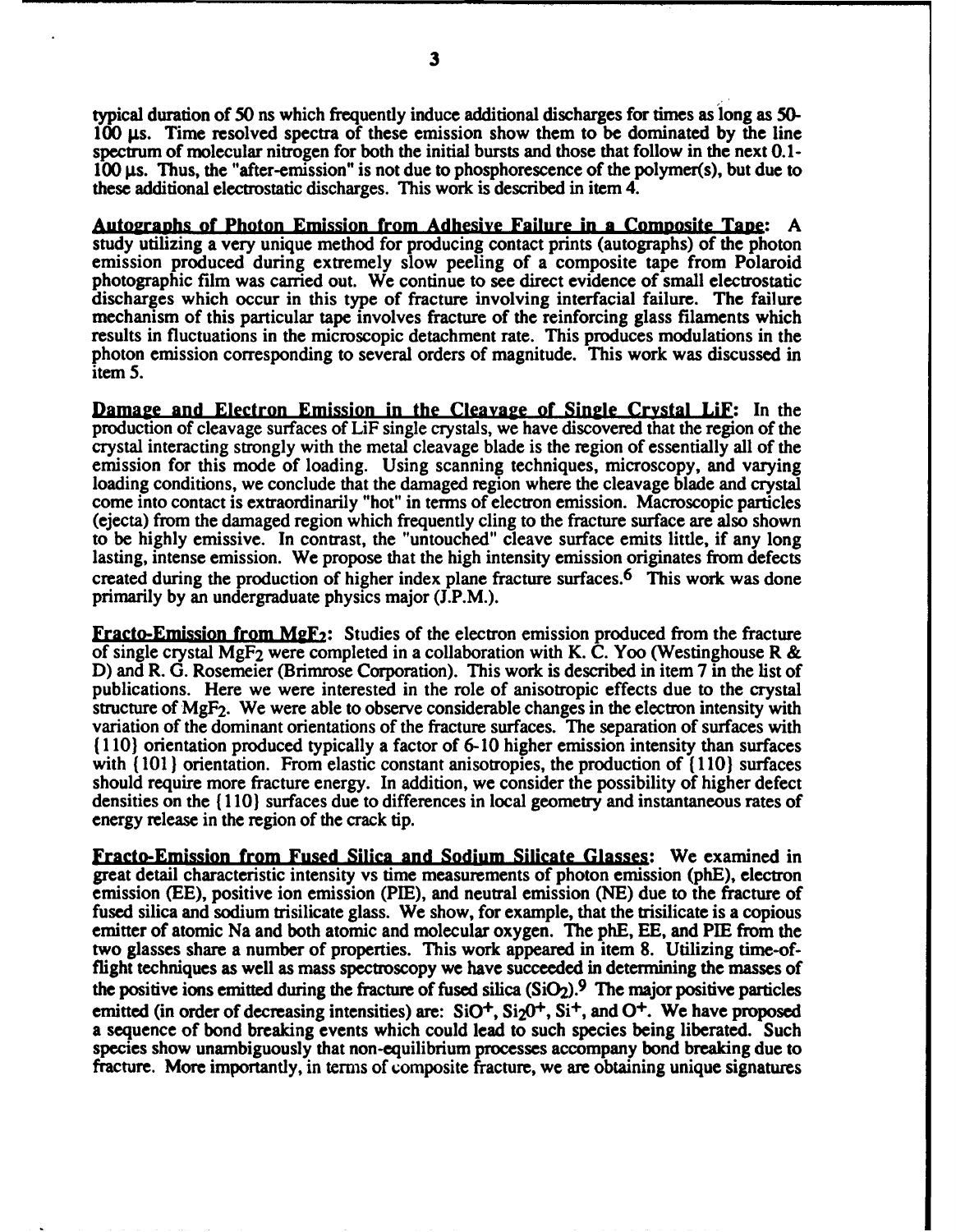for distinguishing the various failure modes. In this case, silica or silica glass fiber fracture would yield Si containing species, whereas organic matrices free of Si would not.

Dislocation-related Emissions: Some fracto-emission components from alkali halides appear to be related not to bond-breaking during the fracture event, but to the recovery of fracture-induced plastic deformation. We have shown that neutral emission from singie-crystal NaC1 and LiF is due to the emergence at the fracture surface of dislocations driven into the bulk material during crack growth. This emission is delayed **by** a few ms from the time of fracture. We have published the results for the alkali halides in item **10** As this process deposits considerable energy in a very small volume of material, this dislocation motion has important implications in the fracture of sensitive energetic materials, including explosives and rocket propellants, i.e. fracture could in principle result in unexpected ignition. Our results indicate that dislocation emergence deposits this energy on times scales of **1** ms or less, suggesting that the rate of energy deposition is also high. Results on a model energetic material, ammonium perchlorate, show delayed spikes of certain neutral molecules, suggesting that a similar process does indeed occur in important energetic materials.

**A** related study on a fundamental material, single crystal Ge, is described in reference **11,** where we see the delayed emission of Ge and Ge2, again attributed to dislocation activity accompanying dynamic fracture. We were able to obtain a rough measurement of the velocity of the Ge atoms which is **- <sup>700</sup>***m/s* and supports a *non-thermal* emission mechanism. This work has been extended to materials such as calcite (generating **CO) 12** and to another mineral, K feldspar(generating K atom emission). <sup>13</sup>

An exciting and related study on alkali containing silicates shows that even in very brittle glasses, stored deformation related energy can be released in a concerted fashion to emit alkali atoms, thus relates nicely to the crystalline materials. (See item 14 below).

Possible Fracto-Fusion Mechanism for Observed Neutrons in Deuterated **Metals.** In the heat of excitement associated with the possibility that the observed bursts of neutrons seen **by** Jones, Scaramuzzi, and Menlove (separate groups) are due to microcrackinduced charge separation which accelerates deuterons-- we collaborated with workers at Los Alamos in examining the fracto-emission accompanying the fracture of deuterated Titanium. This was to explore the possibility that the so-called fracto-fusion model was the origin of such neutron emission. We showed that charged particles are in fact produced **by** fracture, both negative and positive and are pursuing measurements of energy as well as species of these emissions. No claim of observations of fusion products was made nor expected. It is our understanding to date that most of the neutron signals have not been reproducible; Thus, our study is of more interest in terms of a materials science interest. The work is described in reference **15.**

Photon Emission from Interfacial Failure at Embedded Interfaces: **By** use of semitransparent materials, we have been able to detect interfacial failure at interfaces *inside a* polymer matrix. We have also used simultaneous electron emission measurements to determine the exact instant when cracks reach the surface of the sample relative to the internal failure. We have completed measurements include the pullout process of metal cylinder from an epoxy matrix. We also investigated the frictional failure of single rod pullout (following debonding) to determine if fracto-emission signals can be detected from this process where stick-slip behavior is observed. We see strong fluctuations in the stick-slip process indicating **highly** disordered mechanical interlocking. The analogy with a slip system such as a fault appears to be valid. One very significant observation is precursors in the photon emission prior to slip. These are due to "micro-slip" occurring before catastrophic slip. Thus, a "warning" can be achieved **by** this monitor. This work is published in references **16** and **17..**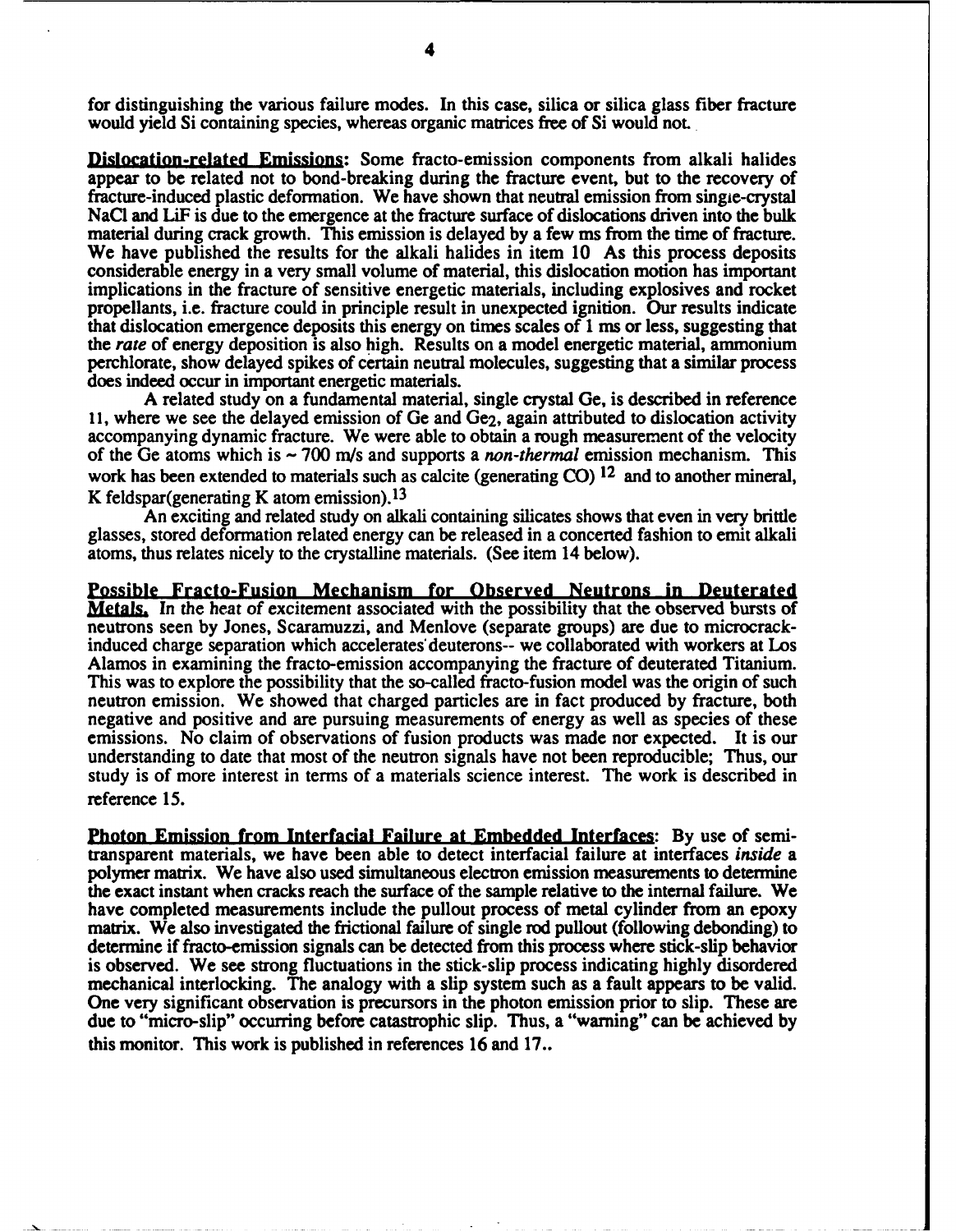Measurements of Electrical Transients during Internal Debonding: We have used fast electrical measuring techniques to examine the transient currents generated in a steel rodepoxy matrix system, similar to **that** used above. Interfacial failure in the steel rod-epoxy matrix system was seen to be accompanied **by** distinctive voltage and current signals which are correlated with interfacial failure events inferred from small changes in rod strain. We have developed a model for the current generated during debonding as well as during the initial pullout event immediately following fracture. **This** work has led to a novel method for looking at interfacial failure on sub-microsecond time scales. <sup>18</sup>

Fracto-Emission From **a** Model Interface: **Au-SiO,-Si:** We have measured electron and photon emission during the detachment of gold **films** vapor deposited on oxidized Si, a system where energy levels and electronic structure has been well studied. We show that the resulting emissions are consistent with the effects of charge separation predicted from the initial formation of the Au-SiO2 interface, yet greatly modified **by** charge transfer through the oxide layer to and from the Si substrate.<sup>19</sup>

#### Electrical Charge on Eiecta from Imnact Loading of Exnlosive Crystals:

We made measurements of the properties of small macroscopic particles (ejecta) released from the impact loading of single crystals of **PETN.** Total mass, total electrical charge, and approximate size distributions were determined. Long wavelength electromagnetic radiation was detected from the impact suggesting that microdischarges occurred during fracture. The charge on the surface was attributed to the electrostatics of fracturing a piezoelectric crystal. Similar results have been observed on single crystal quartz. This work appeared in ref. 20.

Scanning Tunneling Microsconv of Fracture Surfaces: In the fracture of semi-brittle materials, we expect that the fractography of the surface to be intimately related to energy dissipation and failure mechanisms. These can occur on a number of size scales, including the nanometer scale. We have finished studies of fracture surfaces of single crystal **MgO21** using scanning tunneling microscopy (STM) to examine topography of fracture surfaces on very small length scales. We made observations where considerable detail in the nanoscale motion of a crack tip are revealed. **A** number of crystal planes are found including very high energy planes. This work has led to current work on STM investigations of fracture surfaces of polymers **[D.** M. Kulawansa, **S. C.** Langford, **J.** T. Dickinson, and R. P. Dion, "Scanning Tunneling Microscope Observations of Polymer Fracture Surfaces," **J.** Mater. Res. **7, 1292 (1992)],** silica based glasses, and metallic glasses.

Excimer Laser Interactions with Solid Surfaces. We have examined in the influence of **UV** Excimer radiation on Na20 3SiO2 glass. We have characterized the damage to the surfaces of this material as well as determinations of the type of particles and their velocities due to the pulsed laser bombardment. This includes measurements of the charged particle emission (photoelectrons, tions, and neutral emission (both ground state and excited) as a function of photon flux. We examined in detail the onset of significant removal of matter from the glass (ablation), where we see evidence for laser *induced* absorption at 248 nm (thus a threshold in exposure for damage to occur), an electrostatic acceleration of positively charged particles interacting with laser heated electrons (inverse bremstrahlung) resulting in **-30** eV Na atoms in high lying Rydberg states.<sup>22</sup>

Most recently, we made a new discovery concerning the process of inducing etching of wide bandgap materials, namely the strong influence of the simultaneous application of beams of electrons *and* laser light. We showed direct evidence of a synergism between these radiation sources. In terms of sensitivity of materials to radiation, the role of interactions between two or more types of radiation should be an area of considerable interest. This work is presented in ref. **23** Related work on a mechanistic model describing the effects of intense **UV** radiation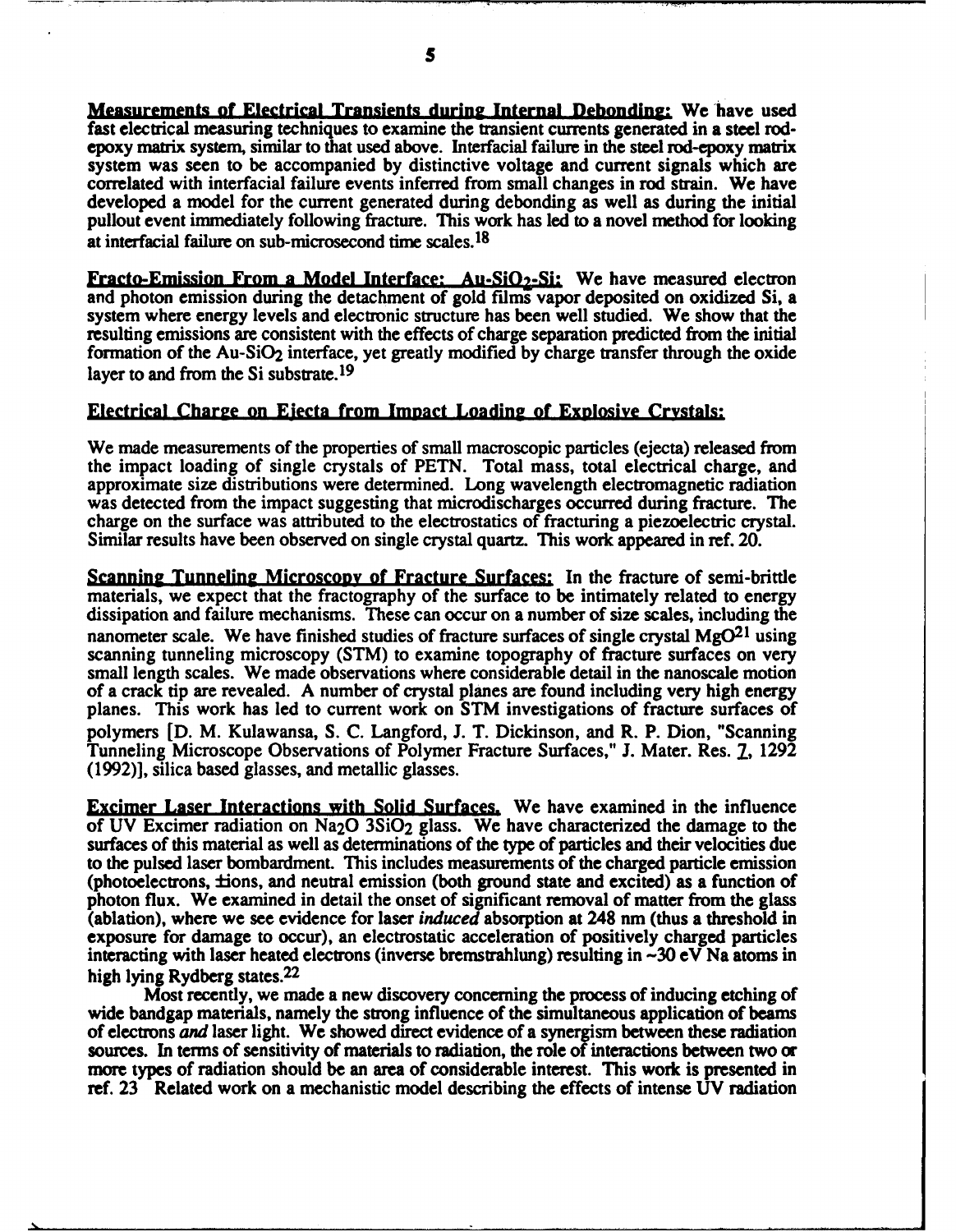pulses on materials is outlined in item **24.** Measurements of the negative charge emission accompanying laser bombardment of a silica glass are presented in ref. **25.**

Decomnosition **of RDX by Excimer Laser Radiation: We completed** a **study of** consequences of excimer radiation on single crystal RDX, an explosive molecular crystal, where we showed that decomposition of the crystalline material occurs and that photochemical processes dominate. Furthermore, the resulting etching of the molecular crystal is related to the induced chemical reactions, as seen in the product distributions coming from the crystal as a function of laser fluence. Finally, we showed that there was a sustained reaction following the laser pulse which we could quantify with the luminescence coming from the reaction products. This work is described in item **26** in the publication list.

**Interaction of Excimer Laser Ultraviolet Radiation with KAPTON-H under** Mechanical Stress: We examined the response of **highly** stressed polyimide films to excimer laser radiation (20 ns pulses **@** 248 nm wavelength) in vacuum. We investigated changes in surface topology due to surface/near damage, crack initiation, and eventually crack growth over a wide range of applied stress. We showed that the morphology of the stressed material has a significant influence on the resulting damage and suggest that the regions of highest damage are those experiencing the highest local stress. Initial results are also presented on the effect of mechanical stress on yields of the photo-ablation products ejected from the polymer surface. This work appears in reference **27.** A similar study performed in air is described in item **28.**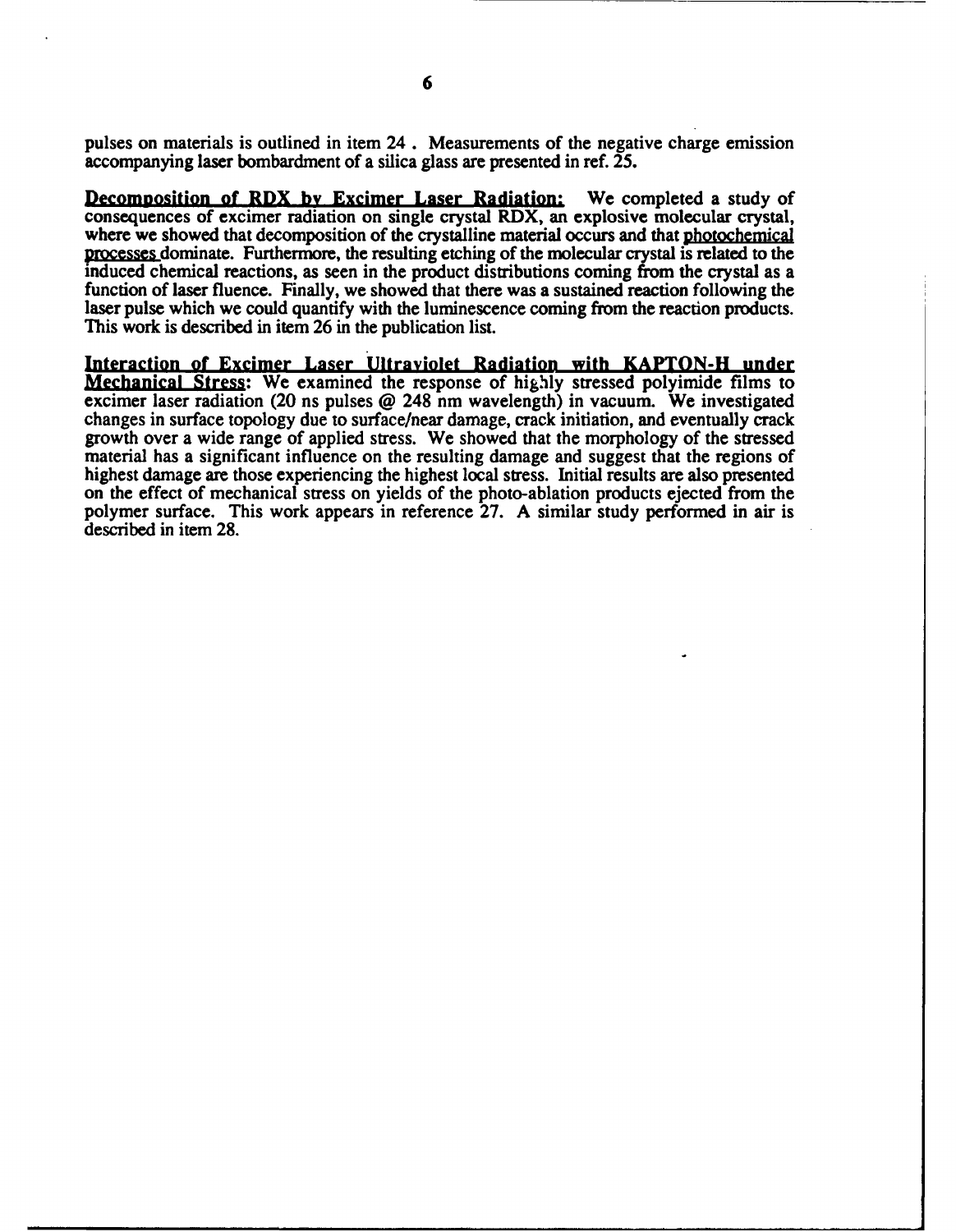## **II.** Technical Reports Issued

- Particle Emission and Charging Effects Induced **by** Fracture, Technical Report, June, **1989, by J.** Thomas Dickinson.
- Particle Emission and Charging Effects Induced **by** Fracture, Technical Report, May **1991, by J.** Thomas Dickinson.

<u>anini</u>

17

ಲ್ಲಿ ಸ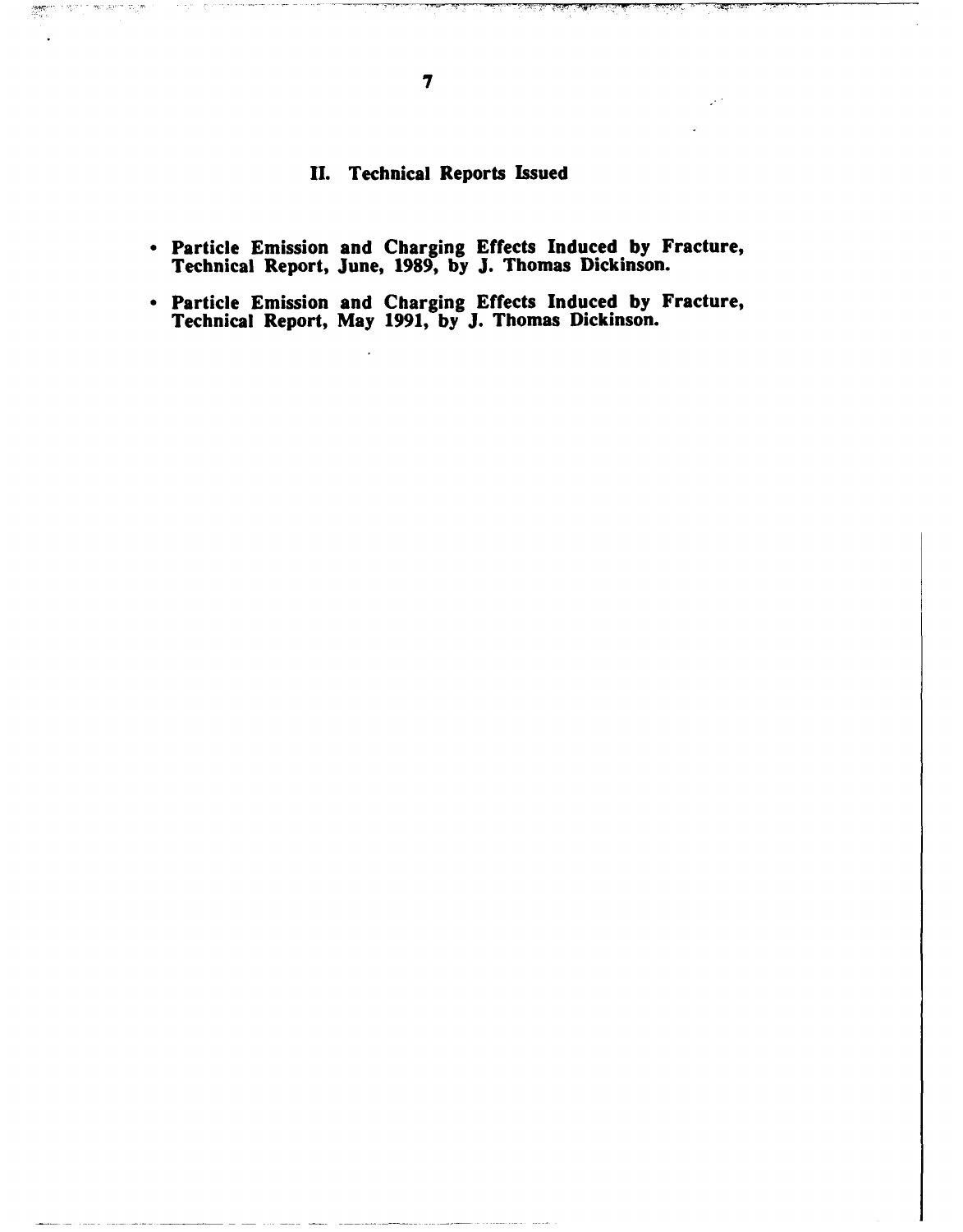#### III. Publications from This Work

- **1. S. C.** Langford, **D.** L. Doering, and **J.** T. Dickinson, **"The** Production of Free Charge Carriers **by** Fracture of Single Crystal Silicon", Phys. Rev. Lett. **59. 2795 (1987).**
- 2. **S. C.** Langford, Ma Zhenyi, and **J.** T. Dickinson, "Photon Emission as a Probe of Chaotic Processes Accompanying Fracture", **J.** Mater. Res. **4, 1272 (1989).**
- **3.** Ma Zhenyi, **S. C.** Langford, and **J.** T. Dickinson, M. H. Engelhard and **D.** R. Baer, "Fractal Character of Crack Propagation in Epoxy and Epoxy Composites as Revealed **by** Photon Emission during Fracture," **J.** Mater. Res. **6, 183 (1991).**
- 4. Ma Zhenyi, Fan Jiawen, and **J.** T. Dickinson, "Properties of the Photon Emission Accompanying the Peeling of a Pressure Sensitive Adhesive," **J.** Adhesion **25, 63 (1988).**
- **5. E. E.** Donaldson and **J.** T. Dickinson, "Autographs from Peeling Fiber Reinforced Pressure Sensitive Adhesives: Correlation with Failure Mechanisms,"J. Adhesion **3, 13 (1989).**
- **6. J.** P. Mathison, **S. C.** Langford, and **J.** T. Dickinson, "Concerning the Post Emission of Electrons from Cleavage Surfaces of Single Crystal LiF," **J. Appl.** Phys. **65 1923 (1989).**
- **7.** K. **C.** Yoo, R. **G.** Rosemier, **J.** T. Dickinson, and **S. C.** Langford, "Anisotropy Effects in Fracto-Emission from **MgF2** Single Crystals", **Appl.** Phys. Lett. **55,** 354 **(1989).**
- **8. J.** T. Dickinson, **S. C.** Langford, L. **C.** Jensen, **J.** Kelso, **C.** Pantano, and **G.** McVay, "Fracto-Emission from Fused Silica and Sodium Silicate Glasses," **J.** Vac. Sci. and Technol. **A 6,** 1084 **(1988).**
- **9. S. C.** Langford, **J.** T. Dickinson, and L. **C.** Jensen and L. R. Pederson, "Positive Ion Emission from the Fracture of Fused Silica," **J.** Vac. Sci. Technol. **A.** L **1829 (1989).**
- **10. J.** T. Dickinson, L. **C.** Jensen, **S. C.** Langford, and **J.** P. Hirth, "Atomic and Molecular Emission Following Fracture of Alkali Halides: **A** Dislocation Driven Process," **J.** Mater. Res. **6,** 112 **(1991).**
- **11. J.** T. Dickinson, **S. C.** Langford, L. **C.** Jensen, "Atomic and Molecular Emission Accompanying Fracture of Single Crystal Ge: **A** Dislocation Driven Process," Phys. Rev. Lett. **6,** 2120 **(1991).**
- 12. **J.T.** Dickinson, **L.C.** Jensen, **S.C.** Langford, P.E. Rosenberg, and D.L. Blanchard, **"CO2** Emission Accompanying the Fracture of Calcite," Phys. Chem. Minerals **1& 320 (1991).**
- **13. J.T.** Dickinson, **L.C.** Jensen, **S.C.** Langford, P.E. Rosenberg, and D.L. Blanchard, "Fracture Induced Emission of Alkali Atoms from Feldspar," Phys. Chem. Minerals **1,** 453 **(1992).**
- 14. **S. C.** Langford, L. **C.** Jensen, **J.** T. Dickinson, and L. R. Pederson, "Alkali Emission Accompanying Fracture of Sodium Silicate Glasses," J. Mater. Res. 6, 112 (1991).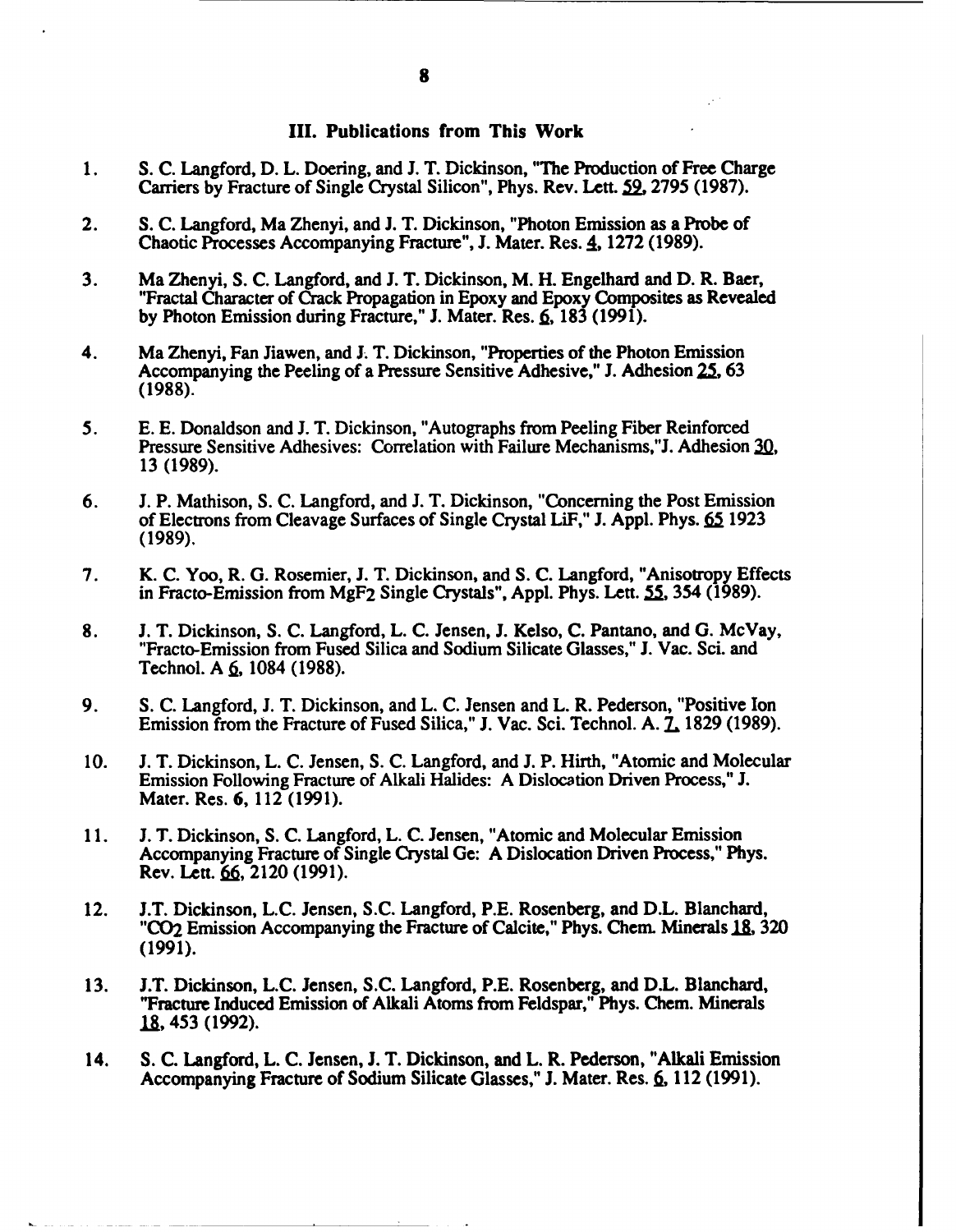- **15. J.** T. Dickinson, L. **C.** Jensen, **S. C.** Langford, R. R. Ryan, and **E.** Garcia, "Fracto-Emission from Deuterated Ti: Supporting Evidence for a Fracto-Fusion Mechanism," **J.** Mater. Res. **5, 109 (1990).**
- **16. J.** T. Dickinson and Ma Zhenyi, "Fracto-Emission Accompanying Adhesive Failure in **A** Model Fiber Punl-out System," Die Macromoleculare Chemie, Macromolecular Symposia 41, 9 (1991).
- **17.** Ma Zhen-Yi and **J.** T. Dickinson, "Fracto-Emission from Embedded Interfaces," **J.** Appl. Phys. 70, 4797 (1991).
- 18. K. A. Zimmermann, S. C. Langford, and J. T. Dickinson, "Electrical Transients during<br>Interfacial Debonding and Pullout of a Metal Rod from an Epoxy Matrix," J. Appl.<br>Phys. 70, 4808 (1991).
- **19. D.** L. Doering, **S. C.** Langford, **J.** T. Dickinson, and P. Xiong-Skiba, "Fracto-Emission during the Interfacial Failure of a Metal-Oxide-Semiconductor System: Au-SiO2-Si," **J.** Vac. Sci. Technol. **A. 1,** 2401 **(1990).**
- 20. **E. E.** Donaldson, M. H. Miles, and **J.** T. Dickinson, "Electrical Charge on Ejecta from Impact Loading of Explosive Crystals", **J.** Mat. Res. **24.** 4453, **(1989).**
- 21. **S. C.** Langford, L. **C.** Jensen, Ma Zhenyi, and **J.** T. Dickinson, "Scanning Tunneling Microscopy Analysis of **MgO** Fracture Surfaces, **J.** Vac. Sci. Technol. A **,** <sup>3470</sup> **(1990).**
- 22. P. **A.** Eschbach, **J.** T. Dickinson, **S. C.** Langford, and L. R. Pederson, "The Interaction of **UV** Excimer Laser Light with Sodium Trisilicate, **"J.** Vac. Sci. **A** 1,2943 **(1989).**
- **23. J.** T. Dickinson, **S. C.** Langford, L. **C.** Jensen, P. **A.** Eschbach, L. R. Pederson and **D.** R. Baer, "Consequences of Simultaneous Exposure of Inorganic Solids to Excimer Laser Light and an Electron Beam," **J. Appl.** Phys. **6a, 1831 (1990).**
- 24. P. **A.** Eschbach, **J.** T. Dickinson, **S. C.** Langford, **L. C.** Jensen, L. R. Pederson and **D.** R. Baer, "Precursors to the Photo-Ablation of Sodium Trisilicate Glass due to **UV** Excimer Irradiation", Mater. Res. Soc. Symp. Proc. 158, (1990), pp. 463-469.
- **25. S. C.** Langford, L. **C.** Jensen, **J.** T. Dickinson, and L. R. Pederson, "Negative Charge Emission due to Excimer Laser Bombardment of Sodium Trisilicate glass," **J. Appl.** Phys. 68, 4253 (1990).
- **26. J.** T. Dickinson, L. **C.** Jensen, **D.** L. Doering, and R. Yee, "Mass Spectroscopy Study of Products from Exposure of RDX Single Crystals to KrF Excimer Laser Radiation," **J. Appl. Phys. 67, 3641 (1990).**
- **27.** K. Tonyali, L. **C.** Jensen, and **J.** T. Dickinson, **"The** Interaction of Excimer Laser Ultraviolet Radiation with Kapton-H Under Mechanical Stress," **J.** Vac. Sci. Technol. A 6, 941 (1988).
- **28.** K Tonyali, L. **C.** Jensen, and **J.** T. Dickinson, **"Exciimer** Laser Induced Damage in Stressed Polyimide Films Exposed in Air," Mat. Res. Soc. Proc. 100, 665 (1988).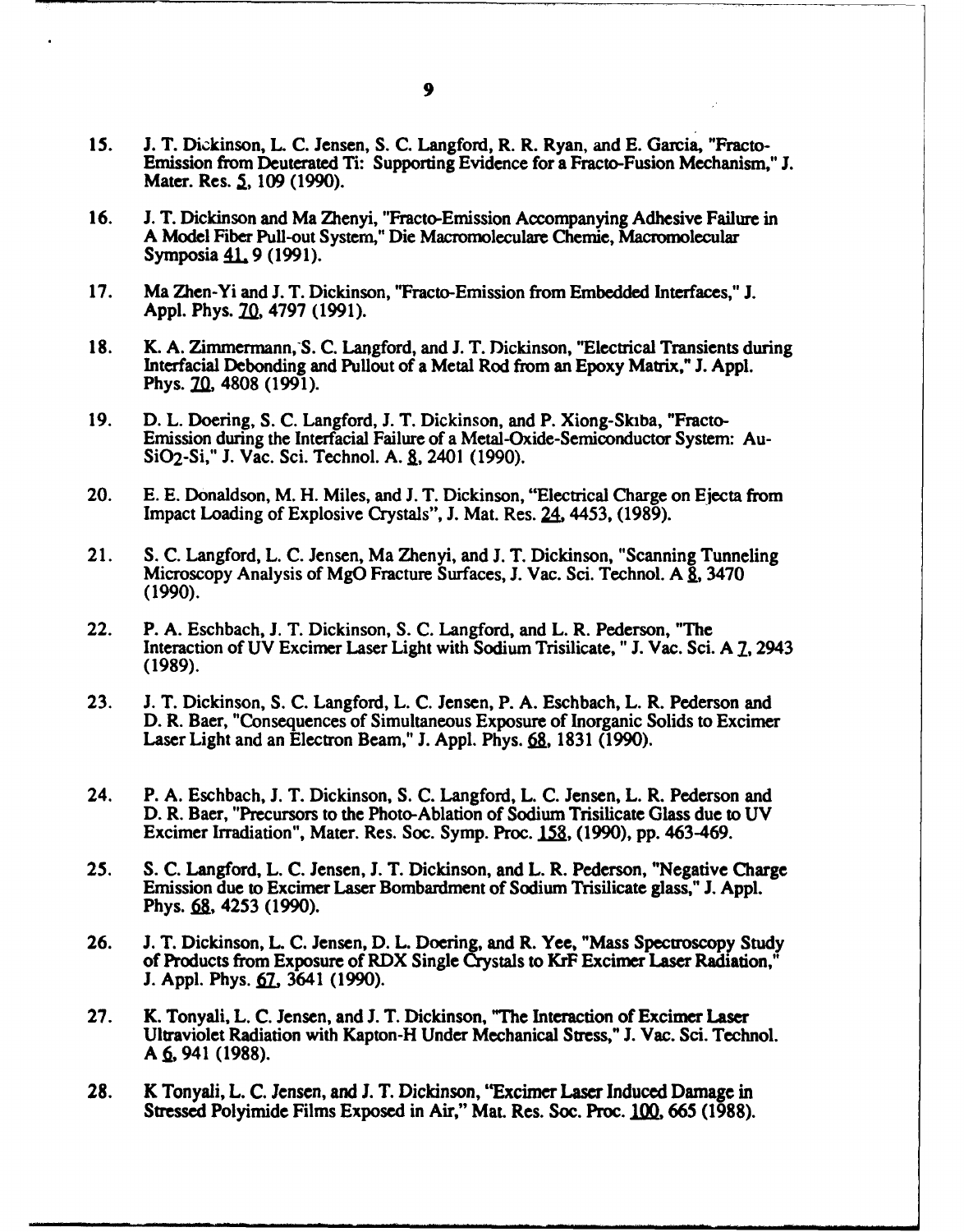#### IV Invited Presentations on This Work

- Fracto-Emission from Crystals and Interfaces," International Society for Optical Engineering, **OE- LASE '88,** Los Angeles, January, **1988.**
- 'Fracto-Emission: **A** New Way of Studying Failure," IBM-Almaden Research Center, San Jose, June, **1988.**

"Fracto-Emission from Elastomers," Elastomer Gordon Conference, New London, July, **1988.**

"Fracto-Emission from Inorganic Materials," Glass Science Gordon Conference, Tilton, August, **1988.**

"Fracto-Emission from Interfaces," Science of Adhesion Gordon Conference, New Hampton, August, **1988.**

Fracto-Emission as a Tool for Failure Analysis", **ASM,** Seattle, September, **1988.**

'The Emission of Particles and Photons from the Fracture of Minerals and Inorganic Materials," American Chemical Society, Los Angeles, September, **1988.**

"Fracto-Emission from Polymers and Interfaces," 20th Europhysics Conference on Macromolecular Physics: Physical Mechanisms in Polymer Failure," Lausanne, Switzerland, September, **1988.**

**'"The** Interaction of Radiation with Mechanically Deformed Materials," 9th International Symposium On Exoelectron Emission and Applications," Wroclaw, Poland, **1988.**

"Fracto-Emission from Materials," 9th International Symposium On Exoelectron Emission and Applications," Wroclaw, Poland, **1988.**

"Crack Initiation and Growth in Polymers Due to Radiation, "Materials Science And Engineering Society, Prague, Czechoslovakia, October, **1988.**

"Fracto-Emission as a Probe of Failure Mechanisms", Macromolecular Chemistry Institute, Prague, Czechoslovakia, October, **1988.**

"Fracto-Emission from Polymers and Interfaces," 3M Adhesion Technical Forum, November, **1988.**

"The Emission of Particles from Deformation and Fracture of Composites," McDonnell Douglas Corporation, November, **1988.**

"Fracto-Emission from Interfaces and Composites," DOW Chemical Co., January, **1989.**

"Fracto-Emission from Polymers and Interfaces", Boeing Co, January, **1989**

"Fracto-Emission from Cohesive and Adhesive Failure of Materials", Materials Science Dept. **U.** of Michigan, March, **1989.**

"Fracto-Emission from Interfacial Failure", Symposium on Adhesion, Materials Research Society, San Diego, April, **1989.**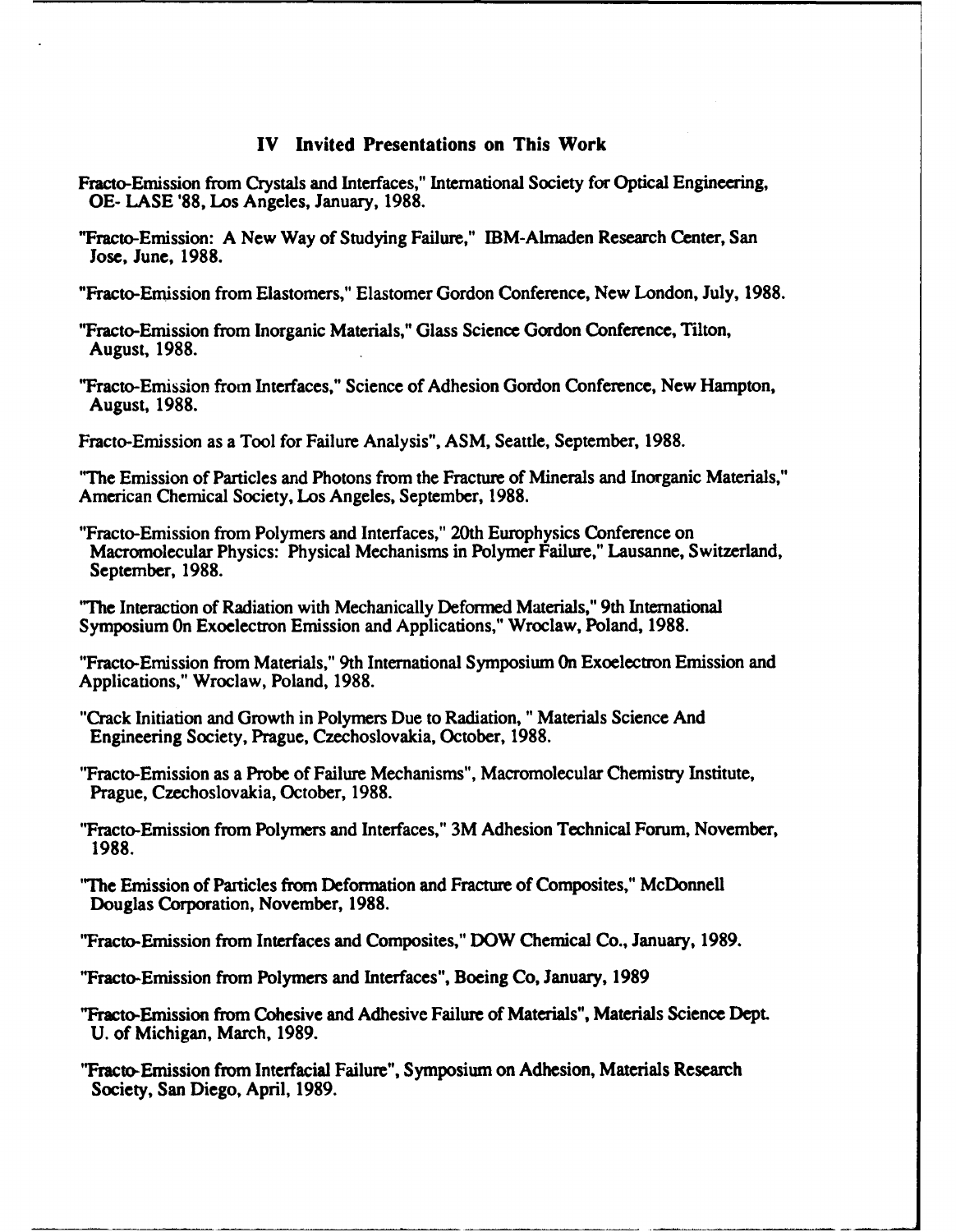"Fracto-Emhission **from** Elastomers", Frontiers in Elastomer Science Symposium, **ACS,** Mexico City, May, **1989.**

<u>रामध्यक्त प</u>

- "Fracto-Emission Accompanying Adhesive Failure", Symposium on Adhesion, **ACS,** Seattle, June, **1989.**
- "Fracto-Emission from Insulators and Interfaces", International Conference on Fracture, Irsee, Germany, June, **1989.**
- "Fracto-Emission: Recent studies in Particle Emission Accompanying Fracture," Sandia National Laboratories, July, **1989.**
- "Electrical Phenomena Accompanying Fracture," Sandia National Laboratories, July, **1989.**
- "Localized Energetic Processes During Fracture," ONR-NIST Workshop on Fundamental Concepts in Theory of Fracture, Gaithersburg, **1989.**
- "Fracto-Emission Accompanying Adhesive Failure", Case Western Reserve University, November, **1989.**
- "Particle Emission Studies of Fracture," Ohio Section of American Vacuum Society, Cleveland, November, **1989.**
- "Fracto-Emission: Recent studies in Particle Emission Accompanying Fracture," Dept. of Physics, University of Texas-El Paso, November, **1989.**
- "Excimer Laser Ablation of Materials," Dept. of Physics, University of Texas-El Paso, November, **1989.**
- "Fracto-Emission: Recent studies in Particle Emission Accompanying Fracture," Dept. of Physics, Montana State University, April, **1990.**
- "Excimer Laser Interactions at Surfaces," Dept. of Physics, Montana State University, April, **1990.**
- "Atomic and Molecular Processes Accompanying Fracture", BioSym Technology Symposium, Dallas, April, **1990.**
- "Fracto-Emission from Polymer Surfaces and Interfaces," **ACS** Macromolecular Sectariat, Boston, April, **1990.**
- **"Fracto-Emission** from Polymers and Interfacial Failure," Dow-Coming Co., Midland, MI, June, **1990.**
- "Fracto-Emission from Ceramics and Glasses," Dow Chemical Co., Midland, MI, June, **1990.**
- "Fracto-Emission From Glass Surfaces and Interfaces," Gordon Conference on Glass, June, **1990.**
- "Fracto-Emission from Polymers and Composites," Prague International Conference on Polymers, Prague, Czechoslovakia, July, **1990.**

Fracto-Emission from Thermoplastics," Dow Chemical Co., September, **1990.**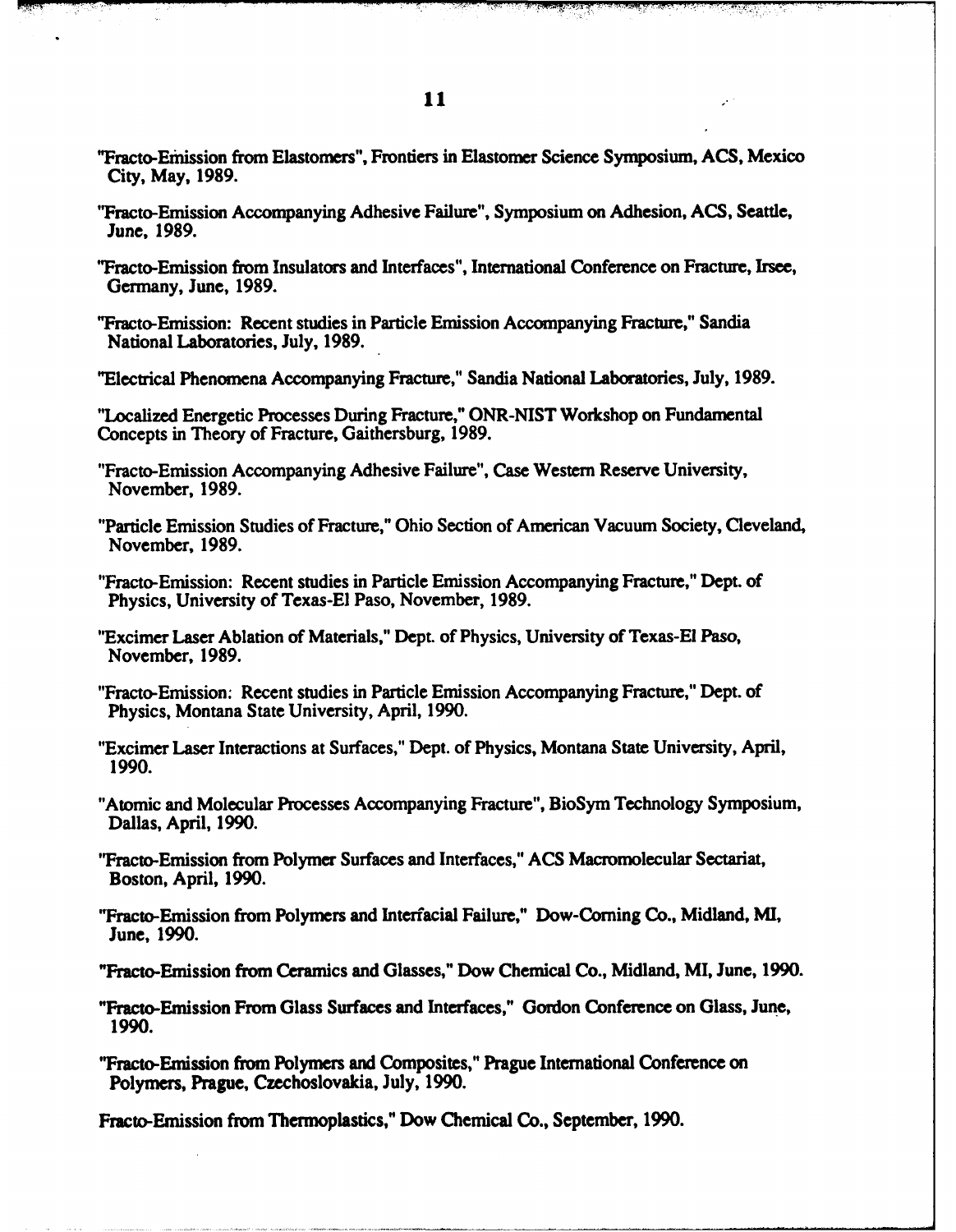"Characterization of Fracture Surfaces," Pacific Coast Meeting of American Ceramics Society Meeting, October, **1990.**

- "Fracto-Emission: Recent studies in Particle Emission Accompanying Fracture," Xerox Corporation, Rochester, NY, October, **1990.**
- "Excimer **Laser** Interactions at Surfaces," Dept. of Materials Science, University of Washington, October, **1990.**
- "Fracto-Emission: Recent studies in Particle Emission Accompanying Interfacial Fracture," 3M Co., **St.** Paul, **MN,** February, **1991.**
- "Give Me a Break: **A** Molecular View of Fracture, Washington State University Distinguished Faculty Address, February, **1991.**
- "Energetic Processes and Mechano-Chemistry Accompanying Deformation and Fracture of Materials and Interfaces," Battelle Pacific Northwest Laboratory, May, **1991.**
- "Fracto-emission: Recent Studies in Particle Emission Accompanying Fracture," Keynote Address: International Conferenc on Fracture Mechanics of Ceramics, Nagoya, Japan, July, **1991.**
- "Fracto-Emission from Tribological Loading of Ceramics and Polymers", Mechanical Engineering Laboratory (M1TI), Tsukuba, Japan, July, **1991.**
- "Molecular Emissions From Bond-Scissions in Polymers," Dow Chemical Co., August, **1991.**
- "Laser Ablation of Wide Bandgap Materials," **SPIE** Conference, San Jose, September, **1991**
- Japan Defense Agency, Sept-Oct. **1991** : Eight Lectures on "Dynamic Processes at Surfaces".
- "Fracto-Emission: Recent Studies in Particle Emission Accompanying Interfacial Failure," Osaka University, Osaka, Japan, October, **1991.**
- **"The** Origin and Evolution of Defects in Materials Under Stress," AFOSR Workshop on Defects, Wright-Patterson, October, **1991.**
- "Fundamental Processes Accompanying Fracture of Polymers and Interfaces," 3M Corporation, October, **1991.**
- "Fracto-Emission: Recent Studies in Particle Emission Accompanying Interfacial Failure," Dept. of Physics, Western Michigan University, Kalamazoo, Nov. **1991.**
- **"The** Mechanisms of Ablation of Wide Bandgap Materials", American Chemical Soc., San Francisco, April, **1992.**
- "Fracto-Emission from Ceramics and Glasses," American Ceramics Society, Minneapolis, April, **1992.**

"Chaos and Fractals in Fracture", Gordon Conference on Fractals, June, **1992.**

To be presented: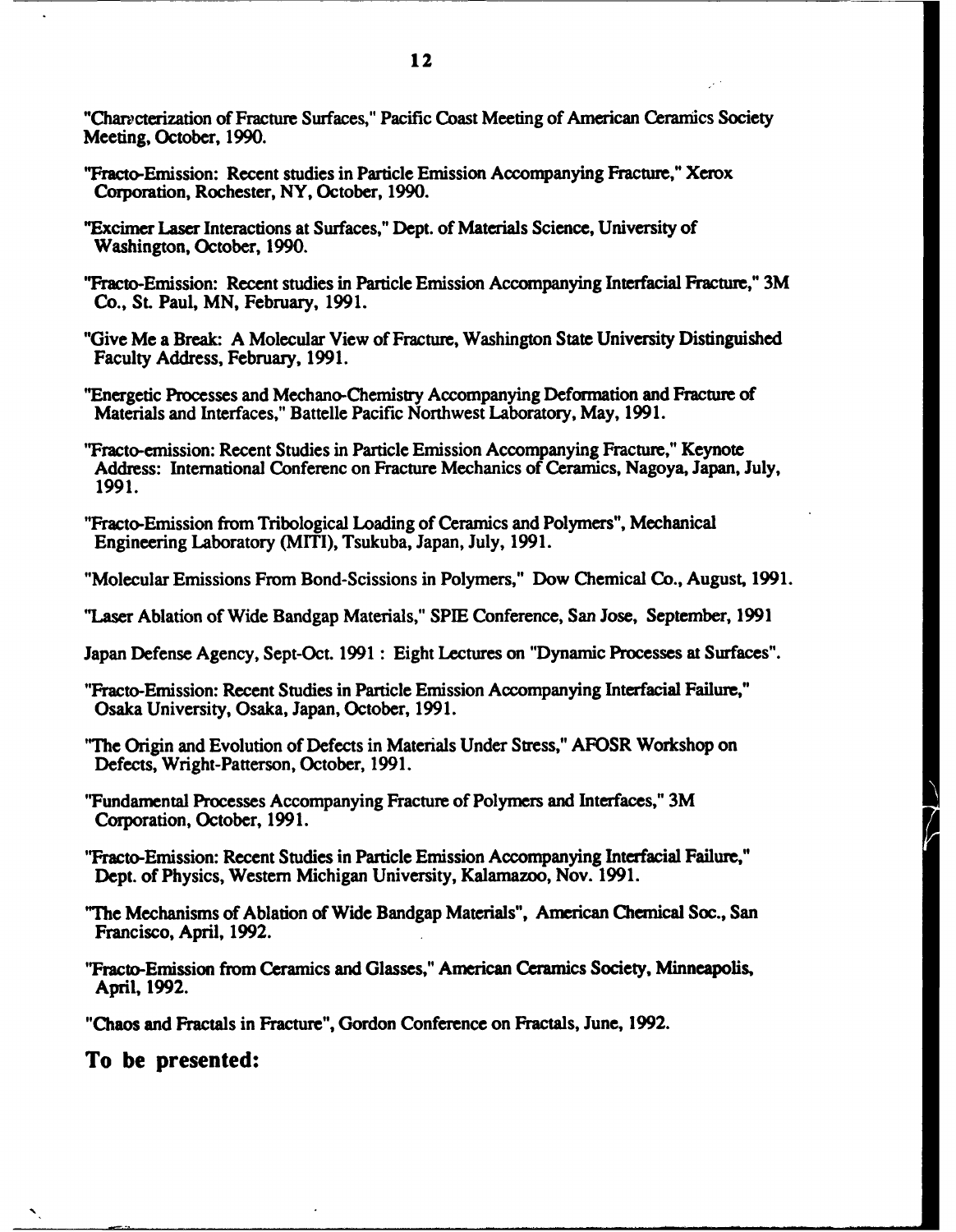**-Lae** Ablation of Wide Bandgap Materials," Gordon Conference on Ion, **Electron,** Laser Beams, July, **1992.**

**"Laser** Ablation of Wide Bandgap Materials," MRS Fall Meeting, Boston, **1992.**

"Fracto-Emission from Polymer Interfaces," **ACS,** Chicago, August, **1993.**

"Laser Ablation of Wide Bandgap Materials", International Workshop on Laser Materials Interactions, Oak Ridge, September, **1993.**

<u>पत्रसम्</u>स्त प्राप्त

٦